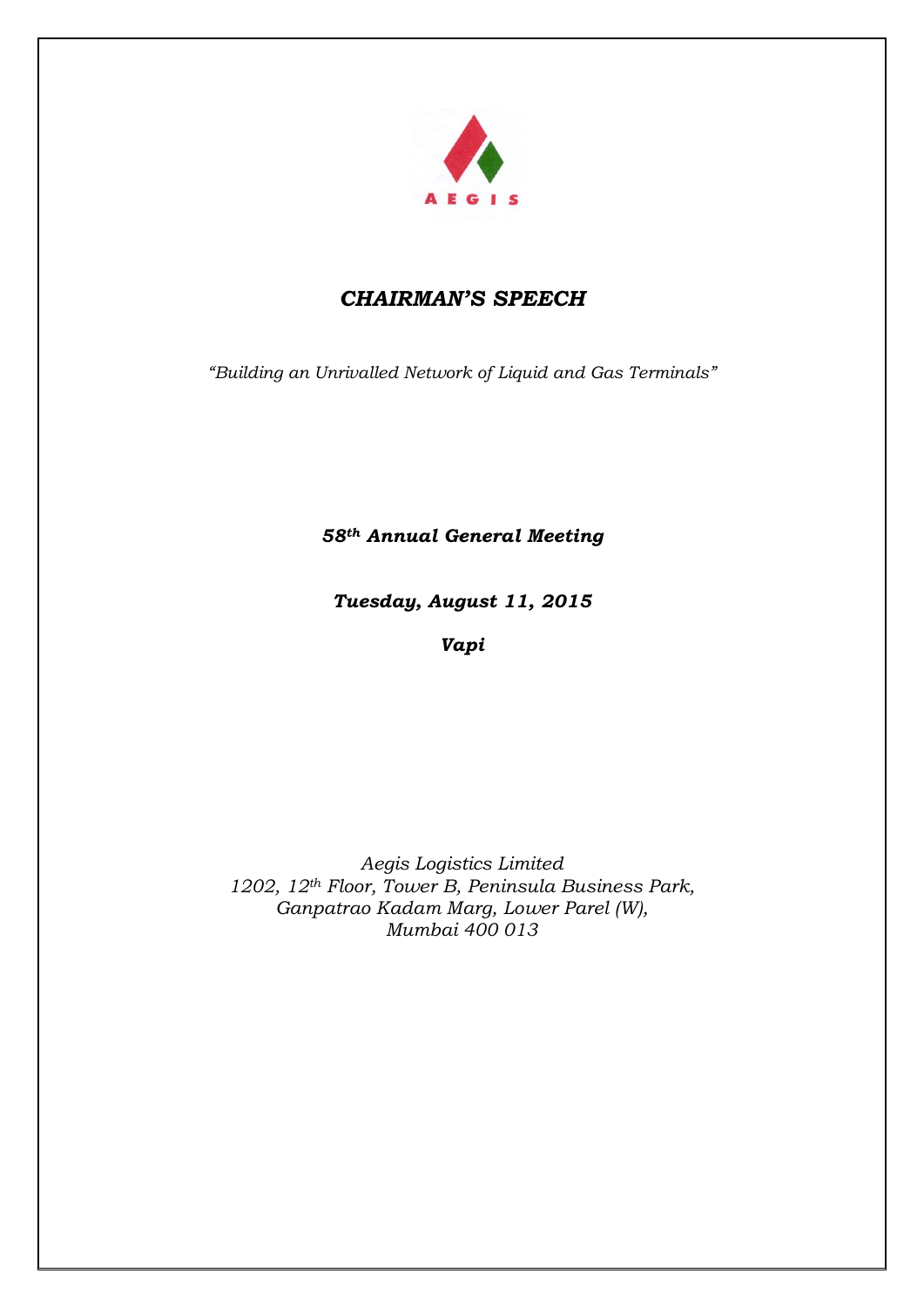*Dear Members of Aegis Logistics Limited,* 

*Ladies and Gentlemen,*

*It gives me immense pleasure in welcoming you to the 58th Annual General Meeting of Aegis Logistics Limited. On behalf of the Board of Directors and my colleagues at Aegis, I thank you all for your kind presence here today. The Notice of the Annual General Meeting, the Directors' Report and the Audited Accounts for the year ended 31st March, 2015 are already with you and with your permission, I take them as read.*

*It's my pleasure to share with you the highlights of the progress made by Aegis Group since we met twelve months back.* 

## *MACRO ECONOMIC OUTLOOK*

*The financial year 2014-15 was a mixed year for the Indian economy, with the first half held*  back by the uncertainties of the election and mixed signals on economic policy. With the end to *the political uncertainty and a stable government in place, the Company is hopeful that the Indian economy will continue to improve and that the Government will build a business friendly environment in the years to come. Fuel subsidy rationalization has already started showing results, and coupled with the decline in oil and gas prices, the oil and gas and chemical sector is expected to show strong results during the current year. Further, the demand for fuel is growing on the back of a sustained increase in vehicle ownership and recovering industrial demand. This increase in demand leaves no other option for India but a steady increase in imports of oil, gas and chemicals, which augurs well for those companies,*  like Aegis, who are well positioned in the specialized infrastructure for handling these *products.* 

### *BUSINESS PERFORMANCE AND MAJOR MILESTONES*

*The Company had a good performance in FY15 with Profit After Tax increasing from Rs. 68.68 Cr. to Rs.112.31 Cr. and Earnings per Share rising to Rs. 31.0 in FY15. The Company is in a strong financial position with Net Cash and Cash equivalents in excess of Rs. 90 Cr and a very low debt to equity ratio at 0.31 on 31 March 2015. The Board was pleased to increase the dividend from Rs.5.25 in FY 14 to a record Rs.7.5 per share in FY15 by declaring three interim dividends of Rs.2.5 each during the year. Therefore no final dividend is proposed for FY 15.*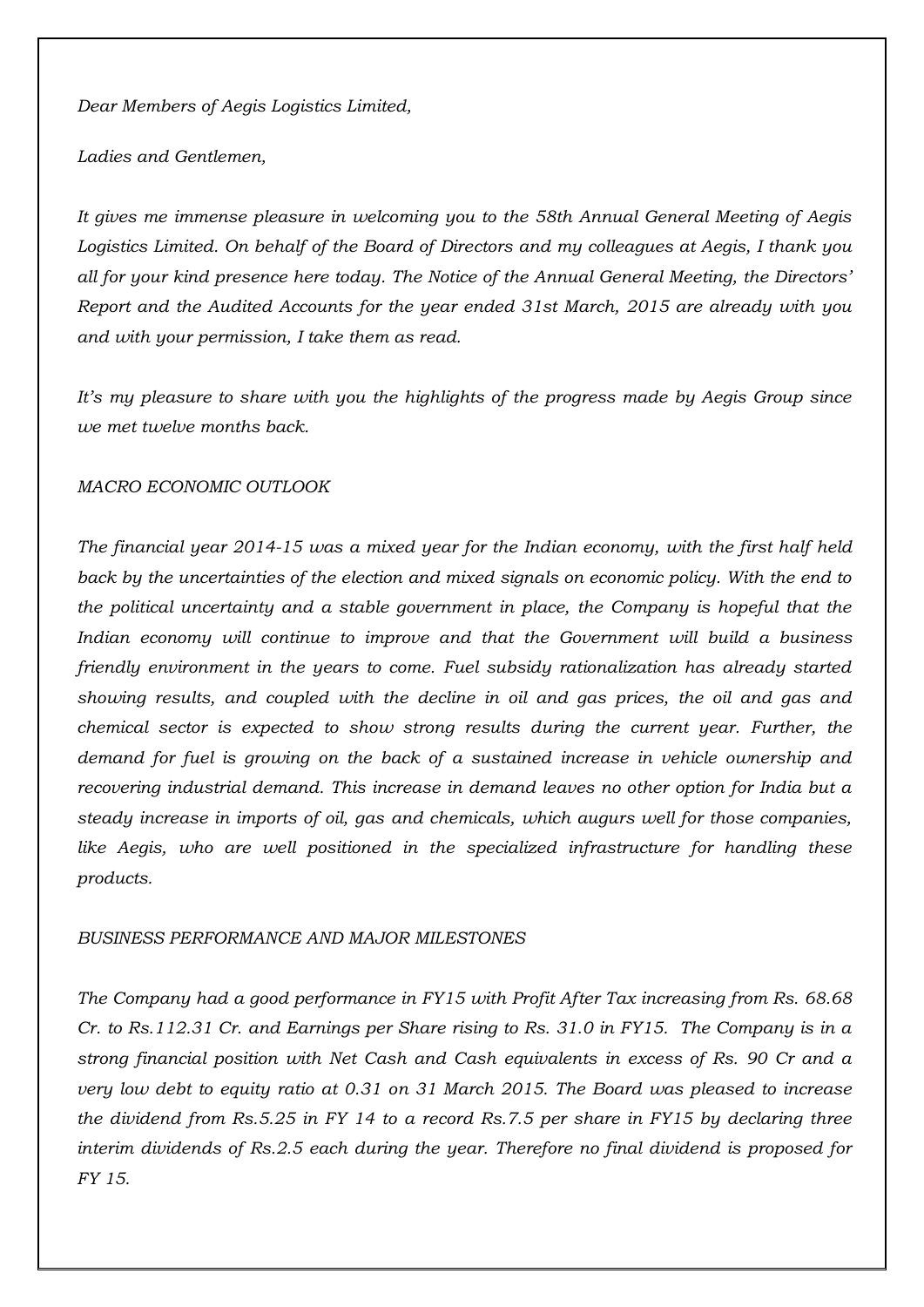*During the year, the Group entered into a strategic alliance with Itochu Corporation, by inviting them to purchase 40% of the shares of Aegis Group International Pte. Ltd, hitherto a wholly owned subsidiary which is handling the sourcing and shipping of LPG. This Joint Venture, which also extends to potential participation in new and existing LPG terminals will solidify Aegis' position in LPG logistics.*

# *GROUP STRATEGY & GOALS*

*Consistent with our vision of being the leading provider of logistics and supply chain services to India's oil gas and chemical industry, the Group strategy is clear. We will build an unrivalled network of liquid and LPG tank terminals at key ports around the coastline of India, with an emphasis on safety, environmental standards and high customer service. I would like to highlight some specific initiatives that we will pursuing during FY 15-16 to continue implementing this strategy*

- *The Company has been allotted 5 acres of land at Kandla Port on a 30 year lease to build a new terminal. Once constructed, this will be the fifth Port at which Aegis will have a presence. Kandla is India's busiest port located on the Gulf of Kutch on the western coast of India and is 430 nautical miles north of the Mumbai Port. The new terminal at Kandla will be complementary to the terminal at Pipavav, adding flexibility for customers.*
- *The Liquid Terminal of 60,190 kl at Haldia Dock Complex has been completed and commissioned. Over the coming year, the company is expanding the same by further 25,000 kl and installing specialized liquids tankage.*
- *The Company has been allotted an additional 9 acres of land at Haldia Dock Complex, on a 30 year lease. The Company intends to expand the range of products it can handle at Haldia by constructing a new terminal on this land.*
- *During FY15, the Group doubled the capacity of the LPG terminal at Pipavav. Given the*  robust demand growth for LPG, the Group intends to increase the capacity of its LPG *terminal by a further 50% to a total capacity of 8400 MT.*
- *We are looking at developing a number of new greenfield terminal projects at different*  ports, both in gas terminals and liquid terminals. Over the coming year, we will be making *a series of announcements as to the size and location of these projects. This year and over the coming two to three years will see the largest investment by your Company ever with a view to building an unrivalled national network of terminals servicing the oil, gas and*